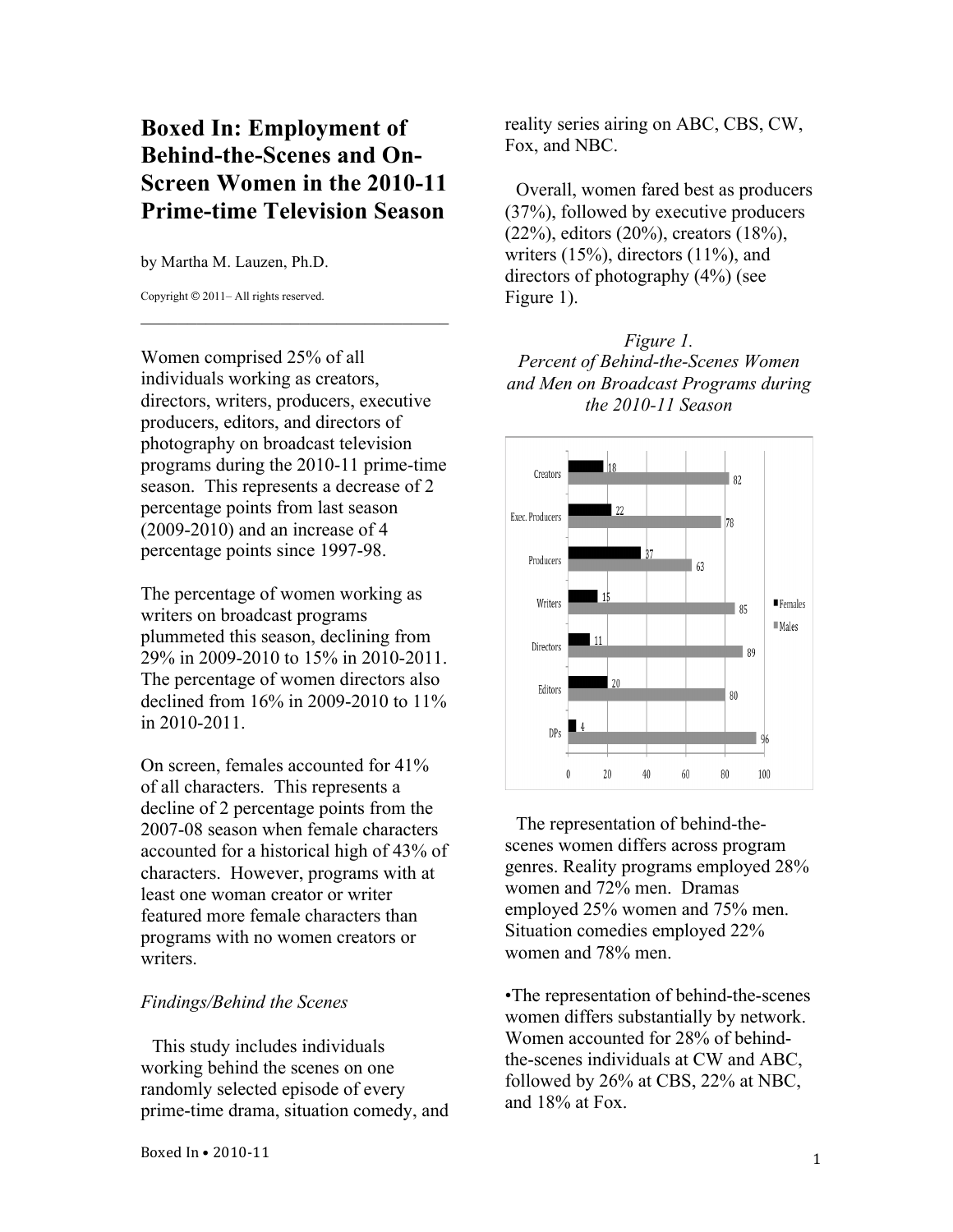*Figure 2. Historical Comparison of Percentages of Behind-the-Scenes Employment of Women on Broadcast Programs by Role*



Women comprised 18% of creators. This represents a decline of three percentage points from the 2009-10 season, and no change from 1997-98. 86% of programs employed no women creators (see Figure 2).

Women accounted for 22% of executive producers. This represents no change from 2009-10 and an increase of 3 percentage points from 19% in 1997- 98. 25% of programs employed no women executive producers.

Women comprised 37% of producers. This represents a decrease of 2 percentage points from 2009-10 (39%) but an increase of 8

percentage points from 1997-98 (29%). 15% of programs had no female producers.

Women accounted for 15% of writers. This represents a decline of 14 percentage points from the 2009-10 season and a decrease of 5 percentage points from 20% in 1997-98. 84% of the programs employed no women writers.

Women comprised 11% of directors. This represents a decrease of 5 percentage points from 2009-10 and an increase of 3 percentage points from 1997-98. 89% of programs employed no women directors.

Women accounted for 20% of editors. This represents an increase of one percentage point from 2009-10 and an increase of 5 percentage points from 1997-98. This represents a recent historical high. 80% of programs employed no women editors.

Women comprised 4% of directors of photography. This represents an increase of one percentage point from 2009-10 and an increase of 4 percentage points from 1997-98. 97% of programs employed no women directors of photography.

•For the first time, this year's study also tracked the representation of behind-thescenes women working on original programs appearing on popular cable channels such as Lifetime, TBS, TNT, and USA. On these channels, women accounted for 23% of behind-the-scenes individuals. By role, women comprised 31% of producers, 25% of writers, 24% of editors, 21% of executive producers, 20% of creators, 10% of directors, and 0% of directors of photography.